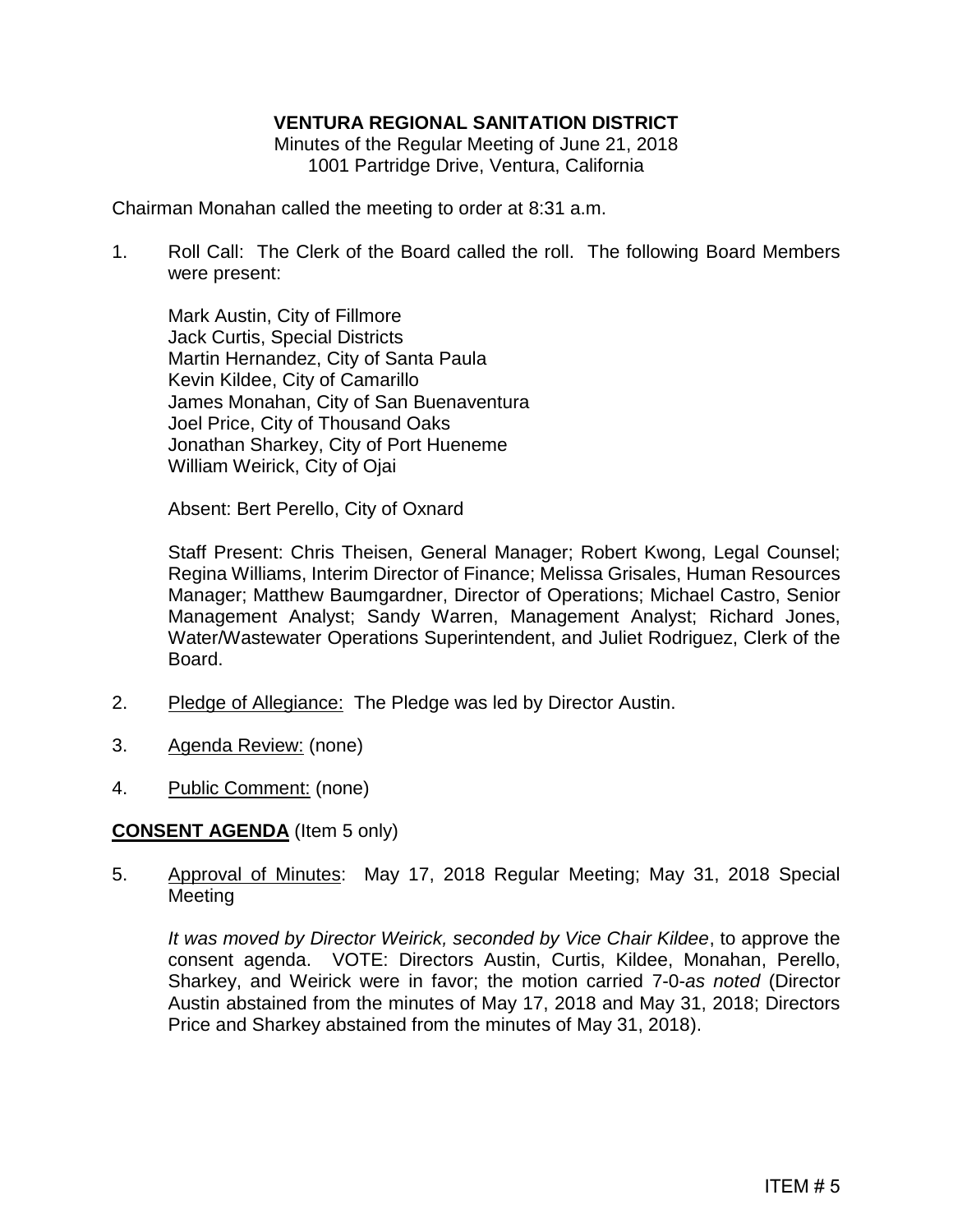### **PRESENTATIONS** (Items 6 and 7)

6. Receive and File PFM Asset Management, LLC – 1<sup>st</sup> Quarter Review of VRSD Investment Portfolio

Regina Williams, Interim Director of Finance introduced Sarah Meacham, Managing Director, and Richard Babbe, Senior Managing Consultant, PFM Asset Management, LLC, who gave the presentation by conference call and responded to Board Members' questions.

7. Conduct Financial Auditor Entrance Interview with Gardenya Duran of Rogers, Anderson, Malody, & Scott, LLP

Regina Williams, Interim Director of Finance introduced Gardenya Duran, Accounting Manager, Rogers, Anderson, Malody, & Scott, LLP, who gave the presentation and responded to Board Members' questions. Evelyn Morentin, Staff Accountant, was also available to answer questions.

*It was moved by Director Price, seconded by Sharkey*, to receive and file the presentations. VOTE: Directors Austin, Curtis, Hernandez, Kildee, Monahan; Price, Sharkey, and Weirick were in favor; the motion carried 8-0.

#### **REGULAR AGENDA** (Items 8 through 10)

8. Public Hearing Regarding the Collection of Malibu Bay Club's Sewer Service Charges Through the County Tax Rolls

Regina Williams, Interim Director of Finance, gave the presentation.

Chair Monahan opened the public hearing at 9:12 a.m., and with no one wishing to speak, closed the public hearing.

*It was moved by Director Price, seconded by Director Weirick*, to conduct a public hearing to receive written and oral comments on the proposal to collect sewer service charges via the property tax statement; and adopt the report that has the assessor's parcel numbers and the corresponding amount of charges proposed for collection on the tax rolls; and adopt VRSD Resolution No. 18-01 Regarding Collection of Sewer Service Charges by the County of Ventura; and direct staff to coordinate collection of sewer service charges on the general Ventura County tax rolls with the County Auditor-Controller, Assessor, and Tax Collector, and to submit to the Auditor-Controller all required forms and data needed to place direct assessments on the tax roll. VOTE: Directors Austin, Curtis, Hernandez, Kildee, Monahan; Price, Sharkey, and Weirick were in favor; the motion carried 8-0.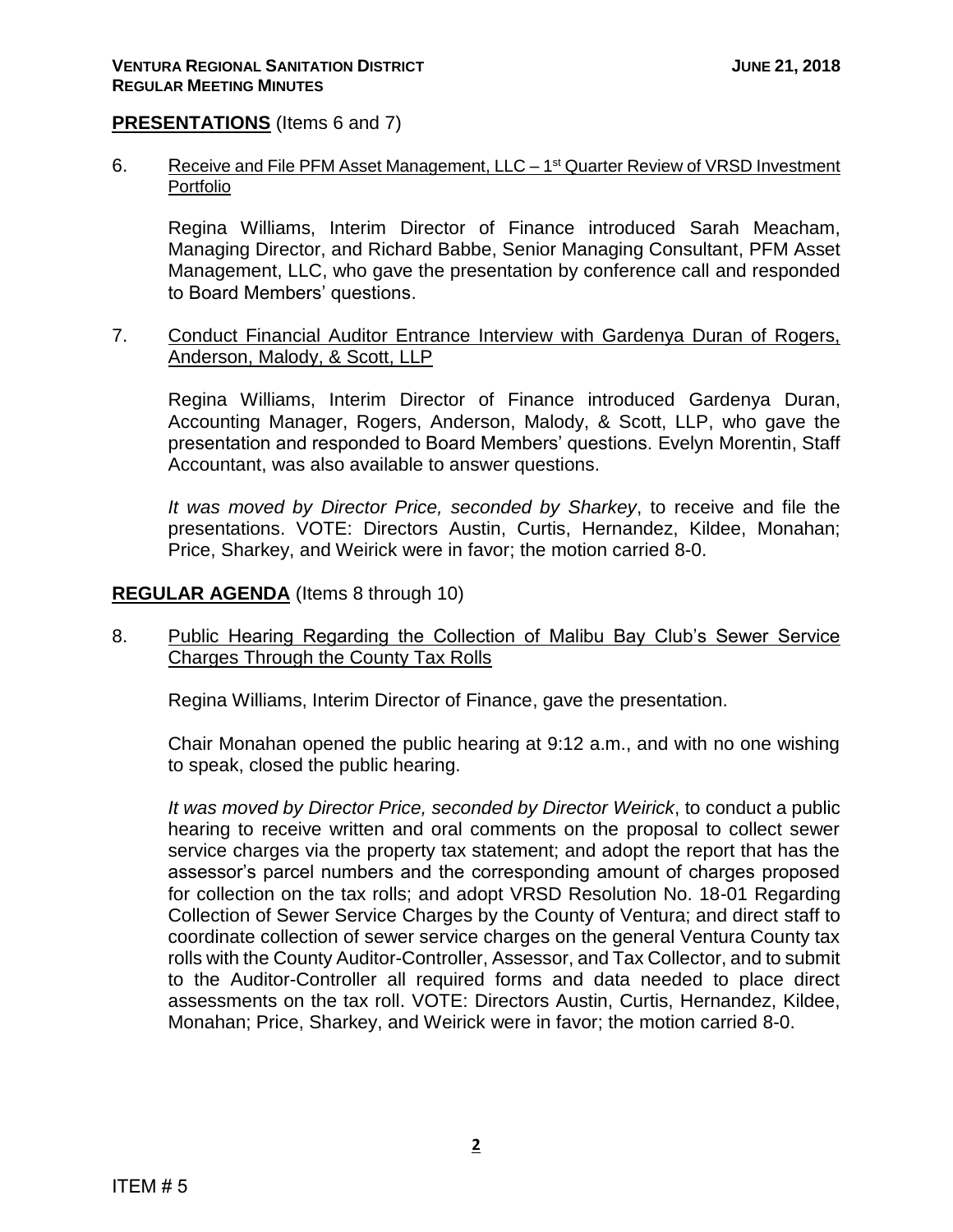9. California Association of Sanitation Agencies Designation of Agency Representatives and Electronic Transmission Consent Form

Chris Theisen, General Manager gave the report.

*It was moved by Director Hernandez, seconded by Vice Chair Kildee*, to reaffirm the current Ventura Regional Sanitation District (VRSD) Representatives to the California Association of Sanitation Agencies (CASA): VRSD Agency Representative: Jim Monahan; First Alternate: John Sharkey, and Second Alternate: Joel Price and direct staff to return the completed Designation of Agency Representatives to CASA; and complete the Consent to Electronic Transmission, and if so, approve having the VRSD Board's representative sign the Consent to Electronic Transmission and designate the Clerk of the Board to send and receive official communications to and from CASA. VOTE: Directors Austin, Curtis, Hernandez, Kildee, Monahan; Price, Sharkey, and Weirick were in favor; the motion carried 8-0.

10. Resolution of Ventura Regional Sanitation District Board of Directors to Authorize Appropriations Commencing July 1, 2018 Based on Prior Year Spending, Until Such Time as the Fiscal Year 2018-19 Budget is Adopted

Regina Williams, Interim Director of Finance, gave the presentation.

*It was moved by Vice Chair Kildee, seconded by Director Curtis* , to adopt Resolution No. 18-02 to authorize continuing the appropriations of the Fiscal Year 2017-18 operating and capital improvement budgets until such time as the FY2018-19 operating and capital improvement budgets are adopted. VOTE: Directors Austin, Curtis, Hernandez, Kildee, Monahan; Price, Sharkey, and Weirick were in favor; the motion carried 8-0.

**INFORMATION ITEMS** (Items 11 through 14)

- 11. Revenue and Expense Report: April 2018, May 2018
- 12. Disbursement Report: May 2018
- 13. Investment Report: April 2018
- 14. Future Meetings: Seminars and Conferences
	- July 17, 2018, 8:30 a.m. Executive Committee Meeting (VRSD Board Room)
	- July 19, 2018, 8:30 a.m. Regular Board Meeting (VRSD Board Room)
	- August 8-10, 2018 CASA 63rd Annual Conference, Monterey)

The Board recommended cancellation of the July 3, 2018 P&F Committee Meeting and the July 5, 2018 Regular Board Meeting due to potential quorum issues associated with the Independence Day holiday.